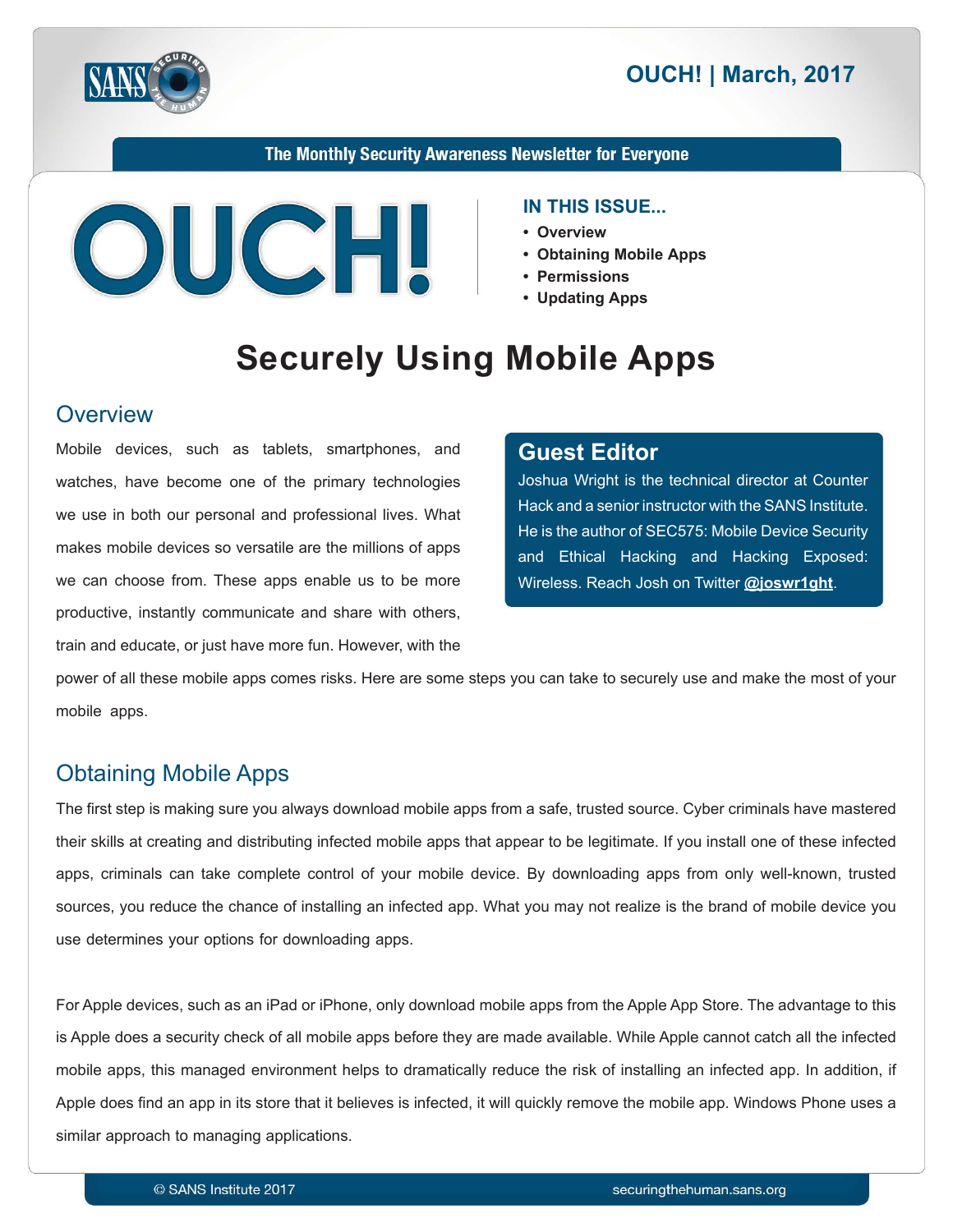# **2017 | OUCH! | March, 2017**



#### **Securely Using Mobile Apps**

Android mobile devices are different. Android gives you more flexibility by being able to download a mobile app from anywhere on the internet. However, with this flexibility comes more responsibility. You have to be more careful about which mobile apps you download and install, as not all of them are reviewed. Google does maintain a managed mobile app store similar to Apple's, called Google Play. The mobile apps you download from Google Play have passed some basic security checks. As such, we recommend you download your mobile apps for Android devices only from Google Play. Avoid downloading Android mobile apps from other websites, as anyone--including cyber criminals--can easily create and distribute malicious mobile apps and trick you into infecting your mobile device. As an additional protection, install anti-<br>virus on your mobile device when possible.



The key to securely using mobile apps is to install apps only from trusted sources, to install updates when available, and to grant only the required app permissions.

Regardless of which device you are using, an additional step you can take is to avoid apps that are brand new, that few people have downloaded, or that have very few positive comments. The longer an app has been available, the more people that have used it, and the more positive comments it has, the more likely that app can be trusted. In addition, install only the apps you need and use. Ask yourself, do I really need this app? Not only does each app potentially bring new vulnerabilities, but also new privacy issues. If you stop using an app, remove it from your mobile device. (You can always add it back later if you find you need it.) Finally, never jailbreak or root your mobile device. This is the process of hacking into it and installing unapproved apps or changing existing, built-in functionality. This not only bypasses or eliminates many of the security controls built into your mobile device, but often also voids warranties and support contracts.

#### **Permissions**

Once you have installed a mobile app from a trusted source, make sure it is safely configured and protecting your privacy. Always think before allowing a mobile app access: do you want to grant the app the permission it asks for, and does the app really need it? For example, some apps use geo-location services. If you allow an app to always know your location, you